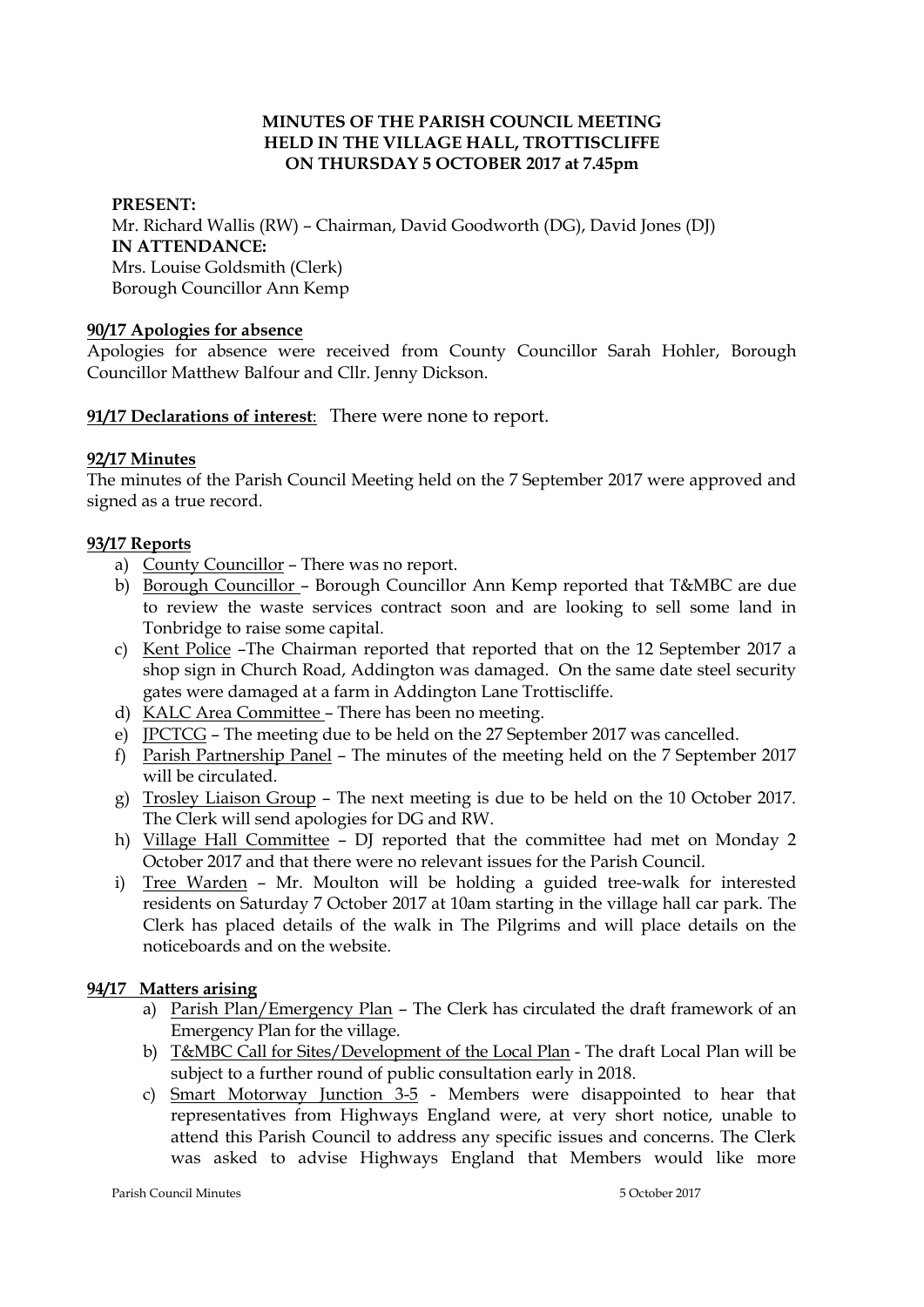information on how the air quality is to be monitored and what measures will be taken to mitigate the likely increase in engine noises particularly from large vehicles i.e. soundproofing proposals. Members agreed that it would not be necessary for Highways England to attend the next meeting.

d) Vacancy on the Parish Council – Members resolved to co-opt Mr. Oliver Shaw at the next meeting.

#### **95/17 Finance & Policies**

Statement of payments to be made and income received

| Balances as at 1 October 2017    |            |
|----------------------------------|------------|
| <b>National Savings Account:</b> | £1,684.70  |
| Nat West TPC TCC Account:        | £22,669.53 |
| Nat West TPC Reserve Account:    | £16,983.09 |
| Nat West TPC Current Account     | £8,510.63  |

#### **Receipts:**

T&MBC Precept second half instalment:  $£8,250.00$ 

#### **Cheques for signature TPC Current Account:**

| <b>Supplier</b>    | Description             | <b>Cheque</b> | Amount    |
|--------------------|-------------------------|---------------|-----------|
|                    |                         | Number        |           |
| Mrs L S Goldsmith  | (Salary 4 weeks)        |               |           |
|                    | $(07/10/17 - 05/10/17)$ | 000136        | £160.74   |
| <b>HMRC</b>        | (Clerks Tax)            | 000137        | £106.80   |
| Mrs L S Goldsmith  | Clerks Expenses         | 000138        | £ 74.84   |
| Viking             | Ink                     | 000139        | £ $60.55$ |
| PKF Littlejohn PLC | <b>External Audit</b>   | 000140        | £120.00   |
| Playsafety Ltd     | RoSPA report            | 000141        | £168.00   |
| <b>Total</b>       |                         |               | £690.93   |
|                    |                         |               |           |

Transfer from TPC Current Account to TPC Reserve Account: £7,700.00

- a) Cheques for signature: The Chairman proposed that the cheques listed above be signed. Agreed
- b) Precept Members noted that the second instalment of the Precept and Council Tax reduction support grant had been received from T&MBC.
- c) Annual Return 2017- Members noted the external auditor's report which states that 'on the basis of our review, in our opinion, the information contained in the annual return is in accordance with proper practices and no matters have come to our attention giving cause for concern that relevant legislation and regulatory requirements have not been met'. It was also noted that details of the conclusion of the audit have been placed on the notice boards along with a copy of the relevant sections of the Annual Return. A copy of the relevant sections of the Annual Return has been placed on the website.

#### **96/17 Members of public**:

There were none.

**97/17 Planning** a) Applications

There were none to consider.

Parish Council Minutes 5 October 2017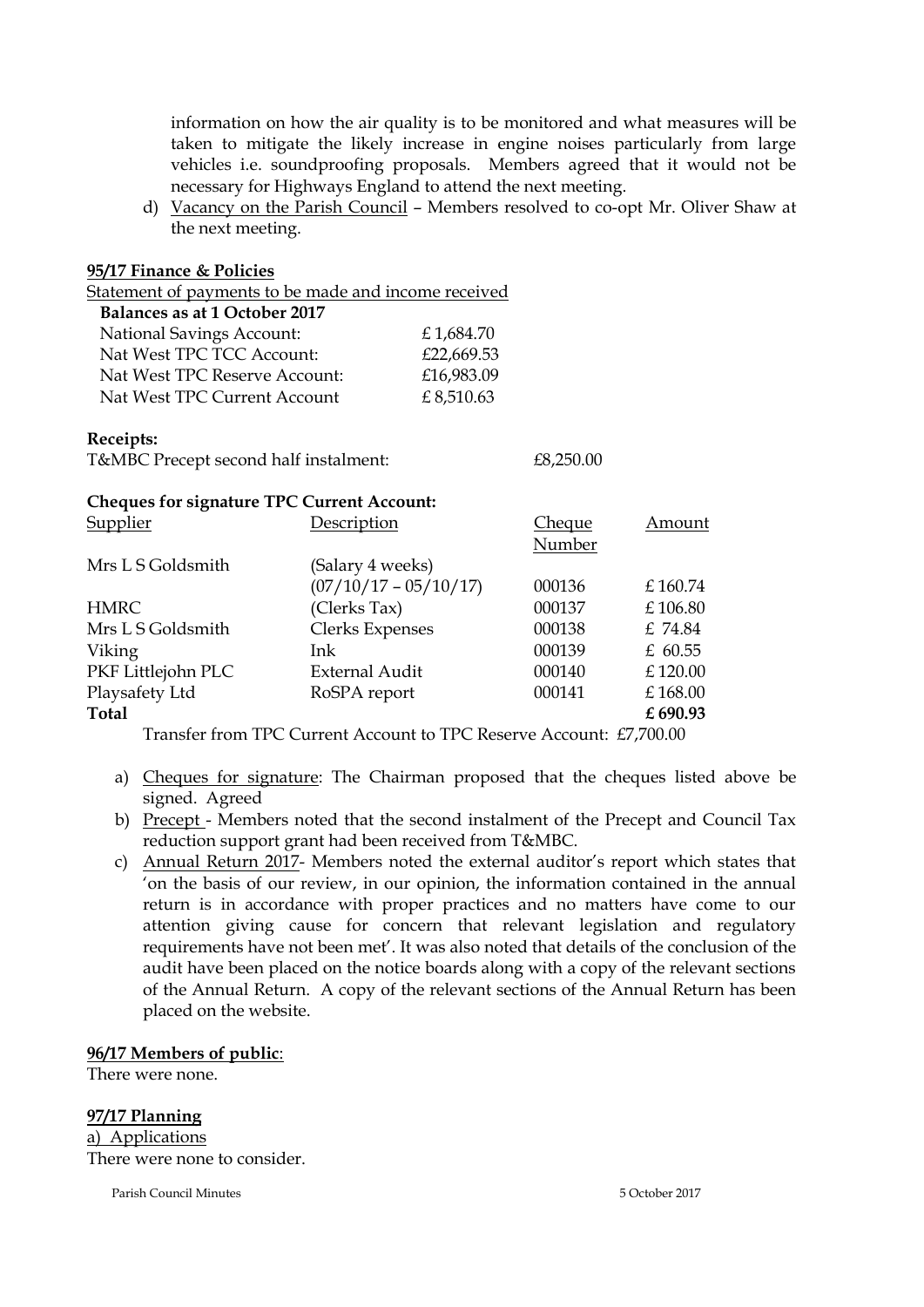b) Decisions from T&MBC:

1] TM/17/02198/TNCA – Cheildon, Taylors Lane, Trottiscliffe, ME19 5DR

G1 – 3 x Silver Birch to reduce canopy by 35%, G2 – Conifer screen to reduce by approximately  $1/3$ , including  $2 \times$  Holly trees in front of Conifers to be reduced by a  $1/3$  in height. T1 – Conifer to be reduced in height and trimmed back to tidy. *No objection*

# c) Other planning matters

1] Whitaker Cottage – unauthorised use as separate dwelling. Enforcement are carrying out further investigations with respect to planning permissions for the site. Borough Councillor Ann Kemp suggested that the Clerk meets with Emma Keefe at T&MBC to discuss this and other enforcement cases. Often updates cannot be made publicly available.

2] TM/16/01753/FL – The Nursery, Taylors Lane, Trottiscliffe – The Clerk will let Members know when Area 2 Committee will be considering this application again.

3] 17/00102/USEH - The Nursery Taylors Lane, Trottiscliffe, regarding alleged unauthorised residential use. Enforcement are carrying out an investigation to determine if a breach of planning control has occurred.

4] Community Asset Register – Members noted that The George Inn and The Plough have been accepted as Assets of Community Value and will be added to the Borough's list. The owners now have a right to request an independent review of this decision which must be made within 8 weeks. The Parish Council will be notified if a request is received. Members noted that the planning proposals for The Plough remain undetermined.

5] Trosley Farm – The Clerk has reported to enforcement the flood lighting around the manege at Trosley Farm and that the alarm is regularly going off.

# 98/17 Highways, Footways and Footpaths

1] Reported Faults

i) BT Box in Taylors Lane - The Clerk is still waiting for a response from BT about when they will remove the BT Box in Taylors Lane. It was also suggested that the Clerk finds out if the Parish Council could adopt this BT Box. Members would then make a decision about what it could be used for.

ii) Post on the village green opposite The George Inn – has been knocked over.

iii) Taylors Lane – white paint markings on humps and side of road need repainting

iv) The Clerk to find out why steps have been put in by Whitakers Cottage

99/17 Open Spaces, Recreation Ground and Allotments

1] Recreation Ground and playground – It was resolved to accept a quote from Four Seasons Gardens Ltd. of £790.64 to carry out some repairs works suggested in the RoSPA report. It was also agreed to carry out a further 2 cuts of all the grass. The Clerk will advise Four Seasons Gardens Ltd.

2] Allotments – A request to install a further standing water pipe at a cost of approximately £200.00 was approved. DJ plans to meet with a local tree surgeon who is happy to assist with attending to a few trees on the border of the allotments which are causing concern and need removing.

3] Trottiscliffe School Proposed Bonfire & Firework Display – Members resolved to give permission to Trottiscliffe School to hold a Bonfire and Firework Display on 3 November 2017 on the recreation ground. The school has provided a risk assessment. The Clerk was asked to advise them to include wording on wind direction and speed within the risk assessment.